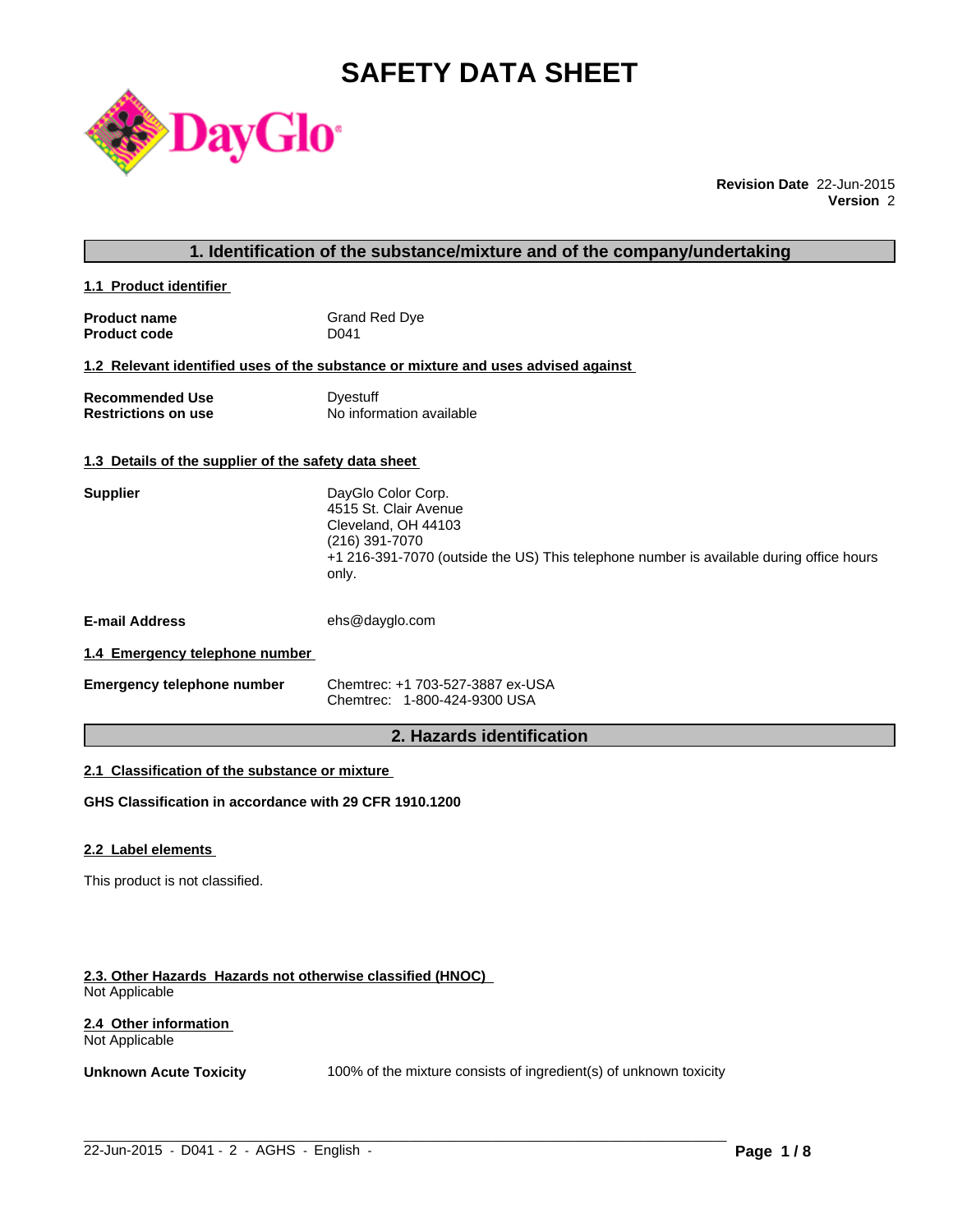### **3. Composition/Information on Ingredients**

 $\overline{\phantom{a}}$  ,  $\overline{\phantom{a}}$  ,  $\overline{\phantom{a}}$  ,  $\overline{\phantom{a}}$  ,  $\overline{\phantom{a}}$  ,  $\overline{\phantom{a}}$  ,  $\overline{\phantom{a}}$  ,  $\overline{\phantom{a}}$  ,  $\overline{\phantom{a}}$  ,  $\overline{\phantom{a}}$  ,  $\overline{\phantom{a}}$  ,  $\overline{\phantom{a}}$  ,  $\overline{\phantom{a}}$  ,  $\overline{\phantom{a}}$  ,  $\overline{\phantom{a}}$  ,  $\overline{\phantom{a}}$ 

#### **Substance**

This material is not considered hazardous by the OSHA Hazard Communication Standard (29 CFR 1910.1200).

\*The exact percentage (concentration) of composition has been withheld as a trade secret.

|                                                                                                                  | 4. First aid measures                                                                                                                                                                                                   |
|------------------------------------------------------------------------------------------------------------------|-------------------------------------------------------------------------------------------------------------------------------------------------------------------------------------------------------------------------|
| 4.1 Description of first-aid measures                                                                            |                                                                                                                                                                                                                         |
| <b>General advice</b>                                                                                            | No information available.                                                                                                                                                                                               |
| Eye contact                                                                                                      | Immediately flush with plenty of water. After initial flushing, remove any contact lenses and<br>continue flushing for at least 15 minutes. Keep eye wide open while rinsing. If symptoms<br>persist, call a physician. |
| <b>Skin contact</b>                                                                                              | Immediate medical attention is not required. Wash off with soap and water.                                                                                                                                              |
| <b>Inhalation</b>                                                                                                | Immediate medical attention is not required. Move to fresh air.                                                                                                                                                         |
| Ingestion                                                                                                        | Do NOT induce vomiting. Drink plenty of water. Consult a physician.                                                                                                                                                     |
| 4.2 Most important symptoms and effects, both acute and delayed                                                  |                                                                                                                                                                                                                         |
| <b>Symptoms</b>                                                                                                  | See Section 2.2, Label Elements and/or Section 11, Toxicological effects.                                                                                                                                               |
|                                                                                                                  | 4.3 Recommendations for immediate medical care and/or special treatment                                                                                                                                                 |
| Notes to physician                                                                                               | Treat symptomatically.                                                                                                                                                                                                  |
|                                                                                                                  | 5. Fire-Fighting Measures                                                                                                                                                                                               |
| 5.1 Extinguishing media                                                                                          |                                                                                                                                                                                                                         |
| Suitable extinguishing media                                                                                     | Use extinguishing measures that are appropriate to local circumstances and the surrounding environment.                                                                                                                 |
| <b>Unsuitable Extinguishing Media</b>                                                                            | None.                                                                                                                                                                                                                   |
| 5.2 Specific hazards arising from the substance or mixture                                                       |                                                                                                                                                                                                                         |
| <b>Special Hazard</b><br>None known based on information supplied                                                |                                                                                                                                                                                                                         |
| <b>Hazardous Combustion Products</b>                                                                             | Carbon oxides. Nitrogen oxides (NOx).                                                                                                                                                                                   |
| <b>Explosion Data</b><br>Sensitivity to Mechanical Impact None.<br>$\sim$ 0.000 $\sim$ 0.000 $\sim$ 0.000 $\sim$ | المنابي والمستنقذ فالأهراب والمستعادة والمتعاد والمستعادة والمستعادة والمستعادة والمستعادة والمستعادة                                                                                                                   |

**Sensitivity to Static Discharge** Fine dust dispersed in air, in sufficient concentrations, and in the presence of an ignition source is a potential dust explosion hazard.

#### **5.3 Advice for firefighters**

As in any fire, wear self-contained breathing apparatus pressure-demand, MSHA/NIOSH (approved or equivalent) and full protective gear.

 $\_$  ,  $\_$  ,  $\_$  ,  $\_$  ,  $\_$  ,  $\_$  ,  $\_$  ,  $\_$  ,  $\_$  ,  $\_$  ,  $\_$  ,  $\_$  ,  $\_$  ,  $\_$  ,  $\_$  ,  $\_$  ,  $\_$  ,  $\_$  ,  $\_$  ,  $\_$  ,  $\_$  ,  $\_$  ,  $\_$  ,  $\_$  ,  $\_$  ,  $\_$  ,  $\_$  ,  $\_$  ,  $\_$  ,  $\_$  ,  $\_$  ,  $\_$  ,  $\_$  ,  $\_$  ,  $\_$  ,  $\_$  ,  $\_$  ,

### **6. Accidental Release Measures**

### **6.1 Personal precautions, protective equipment and emergency procedures**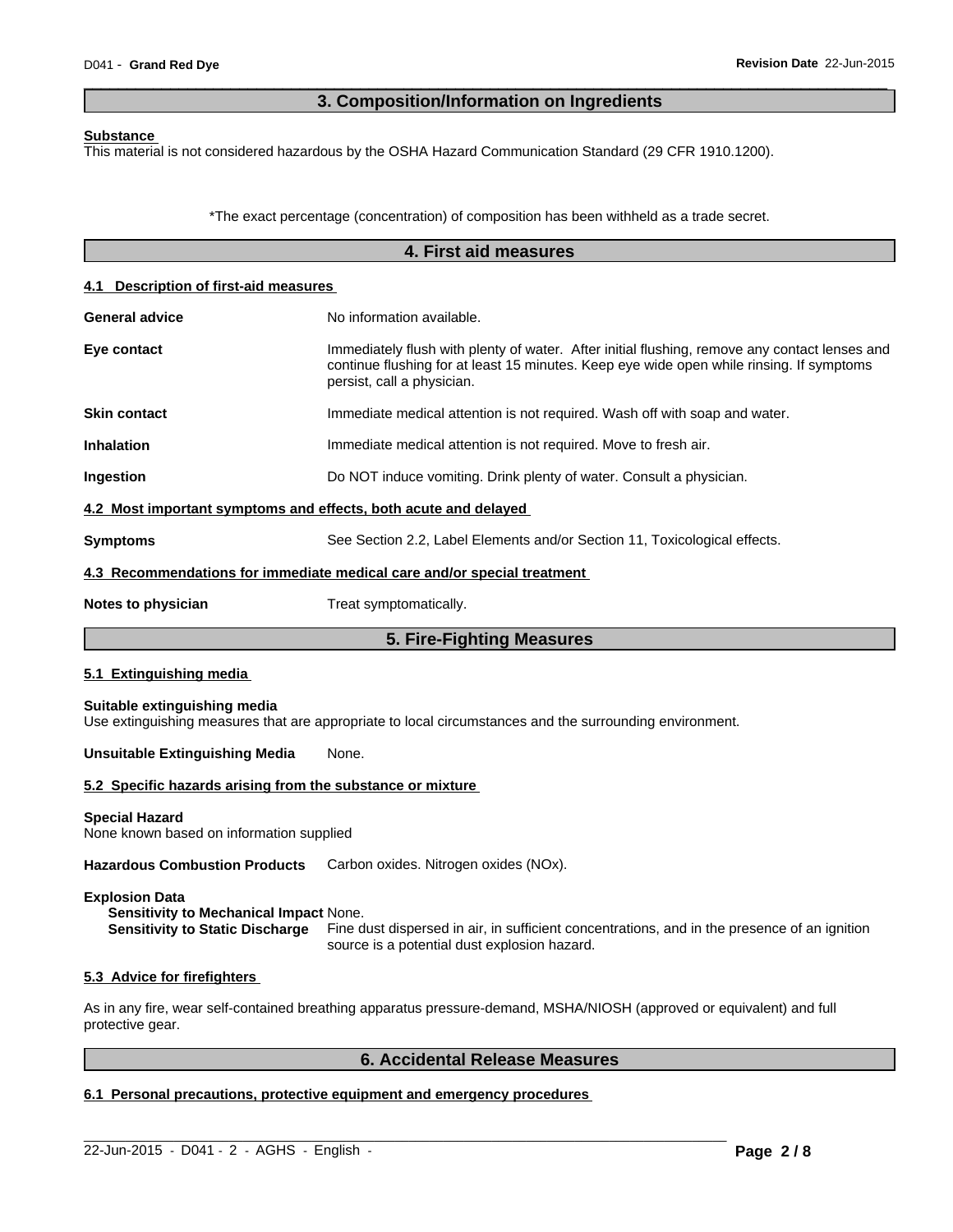Ensure adequate ventilation, especially in confined areas. Use personal protective equipment.

### **6.2 Environmental precautions**

Dust deposits should not be allowed to accumulate on surfaces as these may form an explosive mixture if they are released into the atmosphere in sufficient concentration. Avoid dispersal of dust in the air (i.e., cleaning dusty surfaces with compressed air). Nonsparking tools should be used. Prevent product from entering drains.

 $\overline{\phantom{a}}$  ,  $\overline{\phantom{a}}$  ,  $\overline{\phantom{a}}$  ,  $\overline{\phantom{a}}$  ,  $\overline{\phantom{a}}$  ,  $\overline{\phantom{a}}$  ,  $\overline{\phantom{a}}$  ,  $\overline{\phantom{a}}$  ,  $\overline{\phantom{a}}$  ,  $\overline{\phantom{a}}$  ,  $\overline{\phantom{a}}$  ,  $\overline{\phantom{a}}$  ,  $\overline{\phantom{a}}$  ,  $\overline{\phantom{a}}$  ,  $\overline{\phantom{a}}$  ,  $\overline{\phantom{a}}$ 

#### **6.3 Methods and materials for containment and cleaning up**

| <b>Methods for Containment</b> | Prevent dust cloud. Cover powder spill with plastic sheet or tarp to minimize spreading.                                                                                                                                                                                                                                                                                                |
|--------------------------------|-----------------------------------------------------------------------------------------------------------------------------------------------------------------------------------------------------------------------------------------------------------------------------------------------------------------------------------------------------------------------------------------|
| Methods for cleaning up        | Avoid dust formation. Take precautionary measures against static discharges. Do not dry<br>sweep dust. Wet dust with water before sweeping or use a vacuum to collect dust. Use<br>personal protective equipment. Take up mechanically and collect in suitable container for<br>disposal. Prevent product from entering drains. Keep in suitable and closed containers for<br>disposal. |
|                                |                                                                                                                                                                                                                                                                                                                                                                                         |

|                                                                  | 7. Handling and storage                                                                                                                                    |
|------------------------------------------------------------------|------------------------------------------------------------------------------------------------------------------------------------------------------------|
| 7.1 Precautions for safe handling                                |                                                                                                                                                            |
| Advice on safe handling                                          | Avoid dust formation. Take precautionary measures against static discharges. Fine dust<br>dispersed in air may ignite. Wear personal protective equipment. |
| <b>Hygiene measures</b>                                          | Handle in accordance with good industrial hygiene and safety practice.                                                                                     |
| 7.2 Conditions for safe storage, including any incompatibilities |                                                                                                                                                            |
| <b>Storage Conditions</b>                                        | Keep tightly closed in a dry and cool place.                                                                                                               |
| <b>Materials to Avoid</b>                                        | No materials to be especially mentioned.                                                                                                                   |

### **8. Exposure controls/personal protection**

### **8.1 Occupational Exposure Limits (OEL)**

#### **8.2 Appropriate engineering controls**

| <b>Engineering Measures</b> | <b>Showers</b>       |
|-----------------------------|----------------------|
|                             | Eyewash stations     |
|                             | Ventilation systems. |
|                             |                      |

#### **8.3 Individual protection measures, such as personal protective equipment**

| <b>Eye/Face Protection</b>    | Safety glasses with side-shields.                                                                              |
|-------------------------------|----------------------------------------------------------------------------------------------------------------|
| Skin and body protection      | Wear chemical resistant footwear and clothing such as gloves, an apron or a whole body<br>suit as appropriate. |
| <b>Respiratory protection</b> | . NIOSH/MSHA approved respiratory protection should be worn if exposure is anticipated.                        |
| <b>Hygiene measures</b>       | See section 7 for more information                                                                             |

 $\_$  ,  $\_$  ,  $\_$  ,  $\_$  ,  $\_$  ,  $\_$  ,  $\_$  ,  $\_$  ,  $\_$  ,  $\_$  ,  $\_$  ,  $\_$  ,  $\_$  ,  $\_$  ,  $\_$  ,  $\_$  ,  $\_$  ,  $\_$  ,  $\_$  ,  $\_$  ,  $\_$  ,  $\_$  ,  $\_$  ,  $\_$  ,  $\_$  ,  $\_$  ,  $\_$  ,  $\_$  ,  $\_$  ,  $\_$  ,  $\_$  ,  $\_$  ,  $\_$  ,  $\_$  ,  $\_$  ,  $\_$  ,  $\_$  ,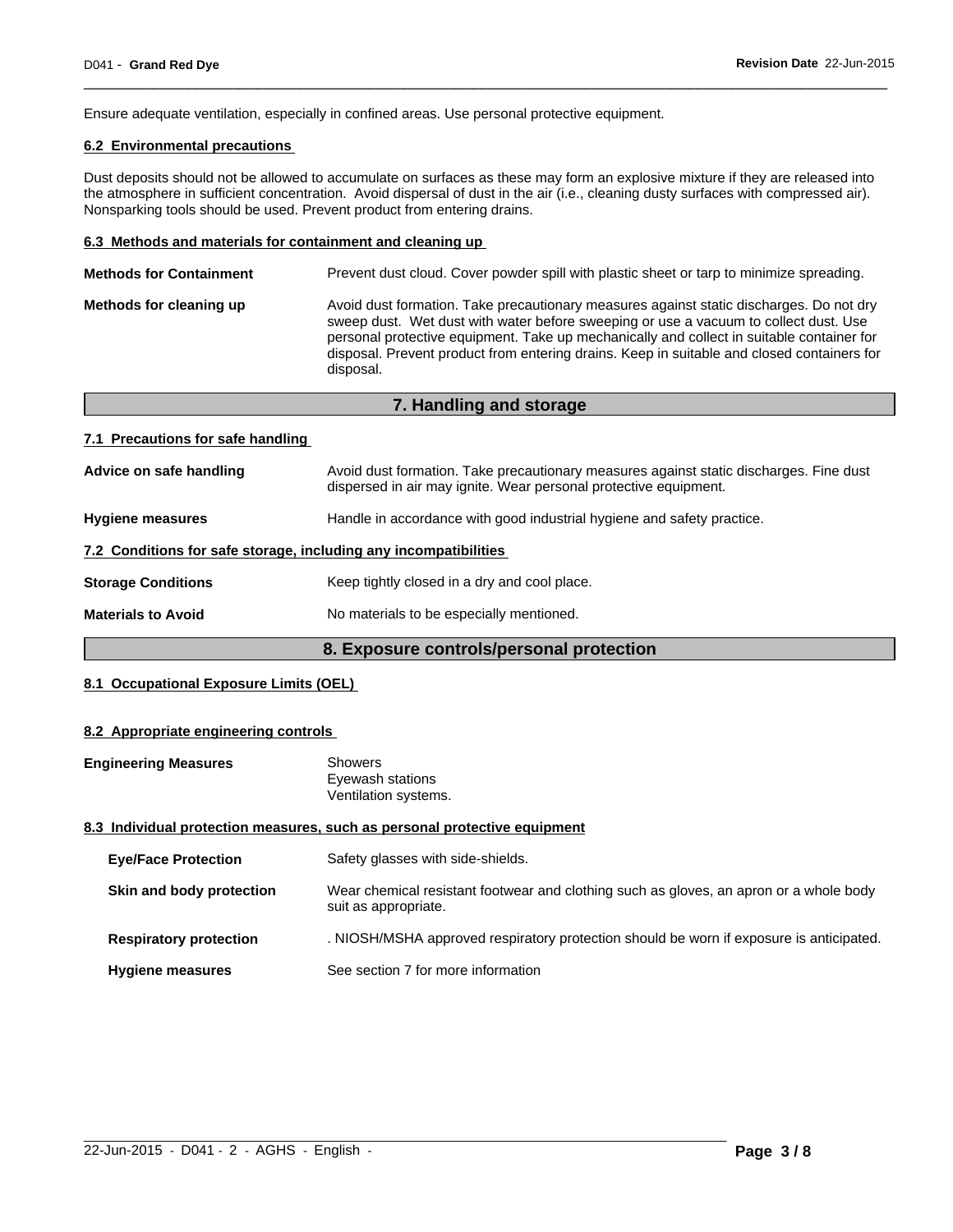### **9. Physical and chemical properties**

 $\overline{\phantom{a}}$  ,  $\overline{\phantom{a}}$  ,  $\overline{\phantom{a}}$  ,  $\overline{\phantom{a}}$  ,  $\overline{\phantom{a}}$  ,  $\overline{\phantom{a}}$  ,  $\overline{\phantom{a}}$  ,  $\overline{\phantom{a}}$  ,  $\overline{\phantom{a}}$  ,  $\overline{\phantom{a}}$  ,  $\overline{\phantom{a}}$  ,  $\overline{\phantom{a}}$  ,  $\overline{\phantom{a}}$  ,  $\overline{\phantom{a}}$  ,  $\overline{\phantom{a}}$  ,  $\overline{\phantom{a}}$ 

| 9.1 Information on basic physical and chemical properties |                          |                          |
|-----------------------------------------------------------|--------------------------|--------------------------|
| <b>Physical state</b>                                     | Solid                    |                          |
| Appearance                                                | Powder                   |                          |
| Color                                                     | Red                      |                          |
| Odor                                                      | Mild                     |                          |
| <b>Odor Threshold</b>                                     | No information available |                          |
| Property                                                  | Values                   | Remarks • Methods        |
| pН                                                        |                          | No information available |
| Melting/freezing point                                    |                          | No information available |
| <b>Boiling point/boiling range</b>                        | Not applicable           | No information available |
| <b>Flash Point</b>                                        | Not Applicable           | No information available |
| <b>Evaporation rate</b>                                   |                          | No information available |
| Flammability (solid, gas)                                 |                          | No information available |
| <b>Flammability Limits in Air</b>                         |                          |                          |
| upper flammability limit                                  |                          | No information available |
| lower flammability limit                                  |                          | No information available |
| Vapor pressure                                            |                          | No information available |
| Vapor density                                             |                          | No information available |
| <b>Specific Gravity</b>                                   | 1.60                     |                          |
| Water solubility                                          | Insoluble in water       |                          |
| Solubility in other solvents                              |                          | No information available |
| <b>Partition coefficient</b>                              |                          | No information available |
| <b>Autoignition temperature</b>                           |                          | No information available |
| <b>Decomposition temperature</b>                          |                          | No information available |
| Viscosity, kinematic                                      |                          | No information available |
| Viscosity, dynamic                                        |                          | No information available |
| <b>Explosive properties</b>                               |                          | No information available |
| Oxidizing Properties                                      |                          | No information available |
|                                                           |                          |                          |

**9.2 Other information Volatile organic compounds (VOC)** None **content**

### **10. Stability and Reactivity**

 $\_$  ,  $\_$  ,  $\_$  ,  $\_$  ,  $\_$  ,  $\_$  ,  $\_$  ,  $\_$  ,  $\_$  ,  $\_$  ,  $\_$  ,  $\_$  ,  $\_$  ,  $\_$  ,  $\_$  ,  $\_$  ,  $\_$  ,  $\_$  ,  $\_$  ,  $\_$  ,  $\_$  ,  $\_$  ,  $\_$  ,  $\_$  ,  $\_$  ,  $\_$  ,  $\_$  ,  $\_$  ,  $\_$  ,  $\_$  ,  $\_$  ,  $\_$  ,  $\_$  ,  $\_$  ,  $\_$  ,  $\_$  ,  $\_$  ,

### **10.1 Reactivity**

No dangerous reaction known under conditions of normal use

#### **10.2 Chemical stability**

Stable

### **10.3 Possibility of hazardous reactions**

None under normal processing.

#### **10.4 Conditions to Avoid**

Dust formation. Take precautionary measures against static discharges.

#### **10.5 Incompatible Materials**

None known based on information supplied.

#### **10.6 Hazardous Decomposition Products**

None known based on information supplied.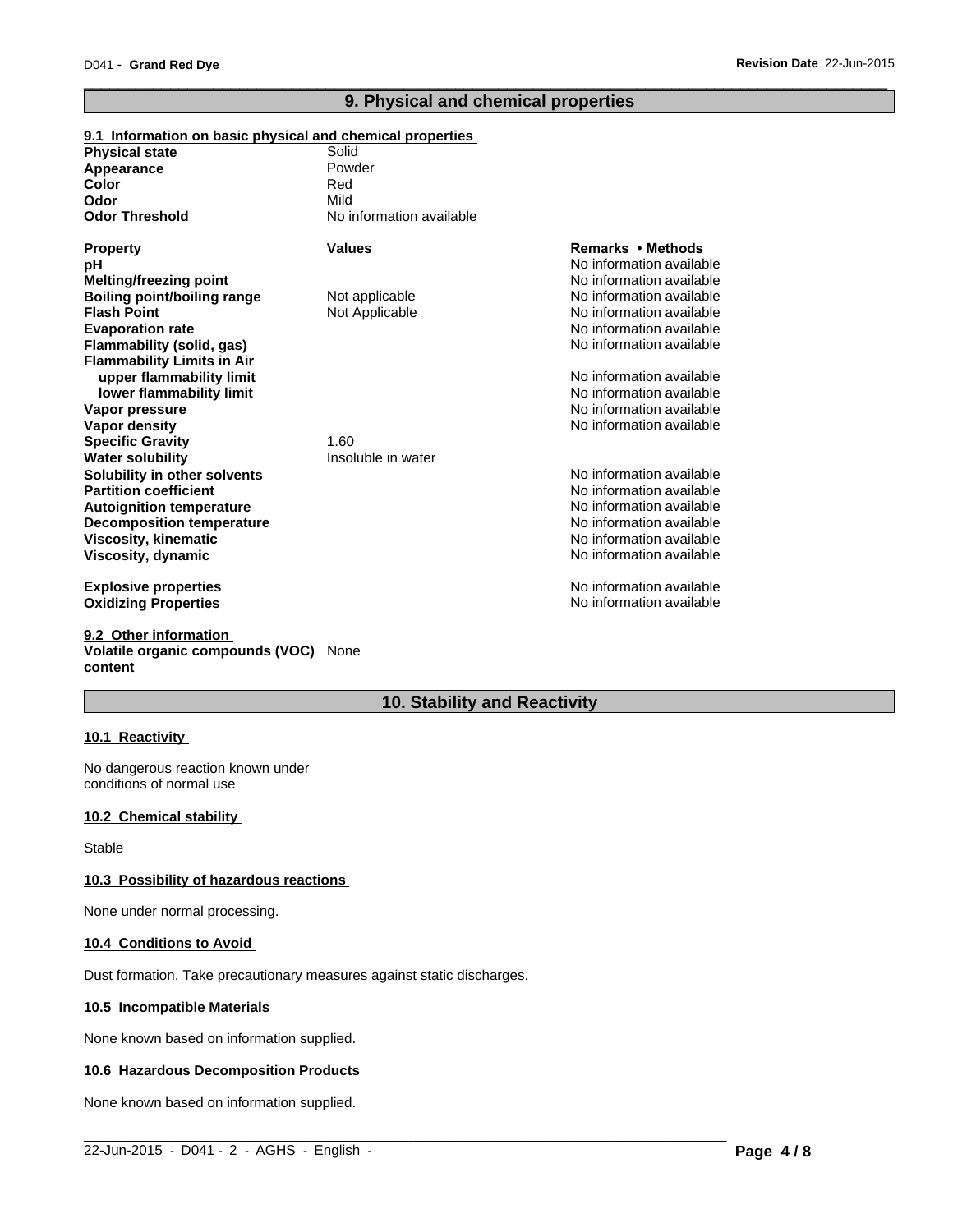### **11. Toxicological information**

 $\_$  ,  $\_$  ,  $\_$  ,  $\_$  ,  $\_$  ,  $\_$  ,  $\_$  ,  $\_$  ,  $\_$  ,  $\_$  ,  $\_$  ,  $\_$  ,  $\_$  ,  $\_$  ,  $\_$  ,  $\_$  ,  $\_$  ,  $\_$  ,  $\_$  ,  $\_$  ,  $\_$  ,  $\_$  ,  $\_$  ,  $\_$  ,  $\_$  ,  $\_$  ,  $\_$  ,  $\_$  ,  $\_$  ,  $\_$  ,  $\_$  ,  $\_$  ,  $\_$  ,  $\_$  ,  $\_$  ,  $\_$  ,  $\_$  ,

 $\overline{\phantom{a}}$  ,  $\overline{\phantom{a}}$  ,  $\overline{\phantom{a}}$  ,  $\overline{\phantom{a}}$  ,  $\overline{\phantom{a}}$  ,  $\overline{\phantom{a}}$  ,  $\overline{\phantom{a}}$  ,  $\overline{\phantom{a}}$  ,  $\overline{\phantom{a}}$  ,  $\overline{\phantom{a}}$  ,  $\overline{\phantom{a}}$  ,  $\overline{\phantom{a}}$  ,  $\overline{\phantom{a}}$  ,  $\overline{\phantom{a}}$  ,  $\overline{\phantom{a}}$  ,  $\overline{\phantom{a}}$ 

#### **11.1 Acute toxicity**

#### **Numerical measures of toxicity: Product Information**

**Unknown Acute Toxicity** 100% of the mixture consists of ingredient(s) of unknown toxicity

**Numerical measures of toxicity: Component Information**

**11.2 Information on toxicological effects** 

#### **Skin corrosion/irritation**

Product Information • Not a dermal irritant Component Information • No information available

### **Eye damage/irritation**

Product Information • May cause eye irritation. Component Information • No information available

#### **Respiratory or skin sensitization**

Product Information • No information available Component Information • No information available

#### **Germ Cell Mutagenicity**

Product Information • No information available Component Information • No information available

#### **Carcinogenicity**

Product Information • Contains no ingredient listed as a carcinogen Component Information •

#### **Reproductive toxicity**

Product Information • No information available Component Information  $\cdot$  No information available

#### **STOT - single exposure** No information available

#### **STOT - repeated exposure**

• No known effect

**Other adverse effects**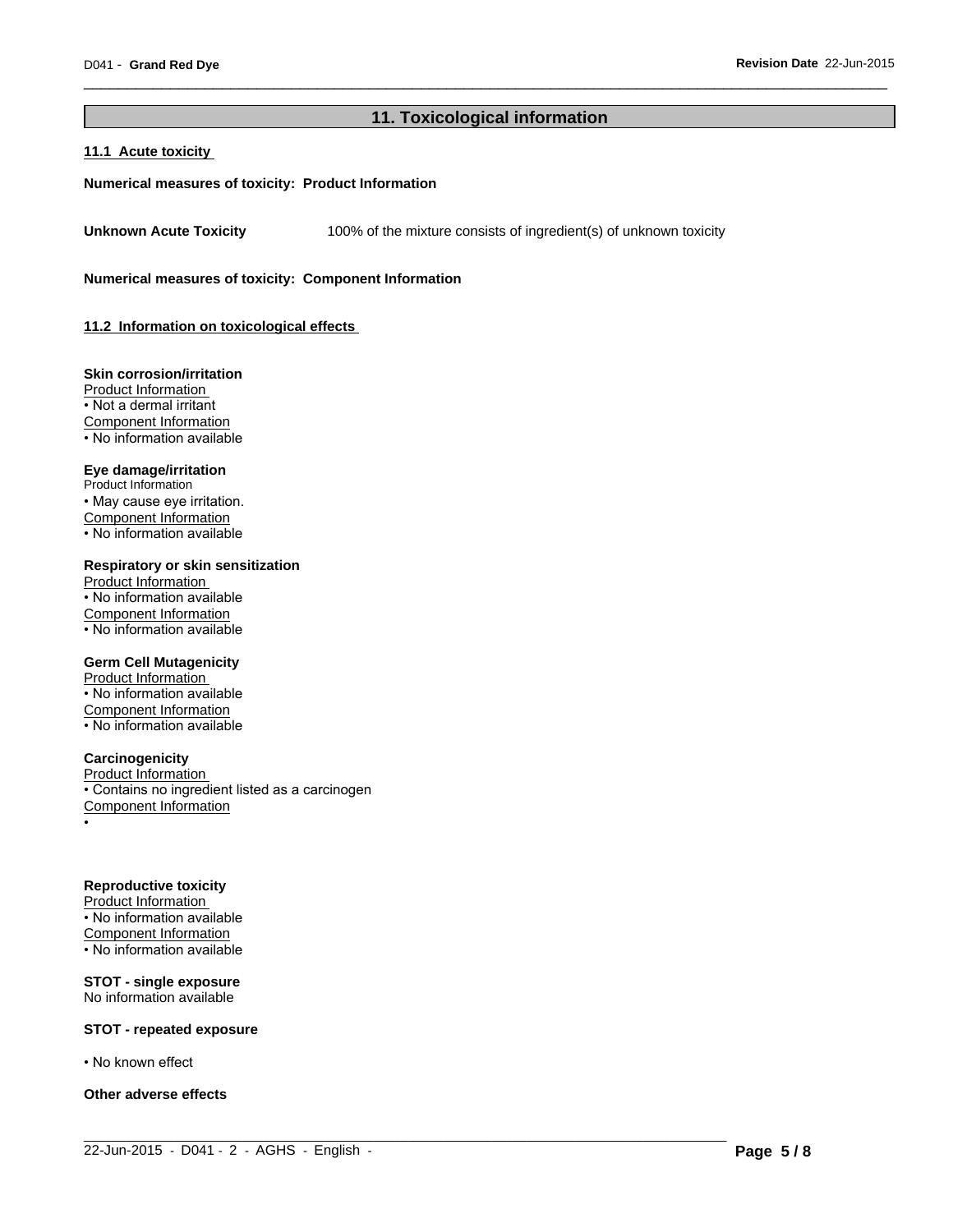**Revision Date** 22-Jun-2015

Target Organs • No information available Product Information • No information available Component Information • No information available

### **Aspiration hazard**

Product Information • No information available Component Information • No information available

### **12. Ecological information**

 $\overline{\phantom{a}}$  ,  $\overline{\phantom{a}}$  ,  $\overline{\phantom{a}}$  ,  $\overline{\phantom{a}}$  ,  $\overline{\phantom{a}}$  ,  $\overline{\phantom{a}}$  ,  $\overline{\phantom{a}}$  ,  $\overline{\phantom{a}}$  ,  $\overline{\phantom{a}}$  ,  $\overline{\phantom{a}}$  ,  $\overline{\phantom{a}}$  ,  $\overline{\phantom{a}}$  ,  $\overline{\phantom{a}}$  ,  $\overline{\phantom{a}}$  ,  $\overline{\phantom{a}}$  ,  $\overline{\phantom{a}}$ 

#### **12.1 Toxicity**

**Ecotoxicity No information available** 

100 % of the mixture consists of components(s) of unknown hazards to the aquatic environment

#### **Ecotoxicity effects**

#### **12.2 Persistence and degradability**

No information available.

#### **12.3 Bioaccumulative potential**

Discharge into the environment must be avoided

#### **12.4 Mobility in soil**

No information available.

### **12.5 Other adverse effects**

No information available

### **13. Disposal Considerations**

#### **13.1 Waste Disposal Guidance**

Dispose of in accordance with federal, state, and local regulations.

### **14. Transport Information**

| DOT         | Not regulated |
|-------------|---------------|
| <b>MEX</b>  | Not regulated |
| <b>IMDG</b> | Not regulated |
| <u>IATA</u> | Not regulated |

### **15. Regulatory information**

 $\_$  ,  $\_$  ,  $\_$  ,  $\_$  ,  $\_$  ,  $\_$  ,  $\_$  ,  $\_$  ,  $\_$  ,  $\_$  ,  $\_$  ,  $\_$  ,  $\_$  ,  $\_$  ,  $\_$  ,  $\_$  ,  $\_$  ,  $\_$  ,  $\_$  ,  $\_$  ,  $\_$  ,  $\_$  ,  $\_$  ,  $\_$  ,  $\_$  ,  $\_$  ,  $\_$  ,  $\_$  ,  $\_$  ,  $\_$  ,  $\_$  ,  $\_$  ,  $\_$  ,  $\_$  ,  $\_$  ,  $\_$  ,  $\_$  ,

**15.1 International Inventories**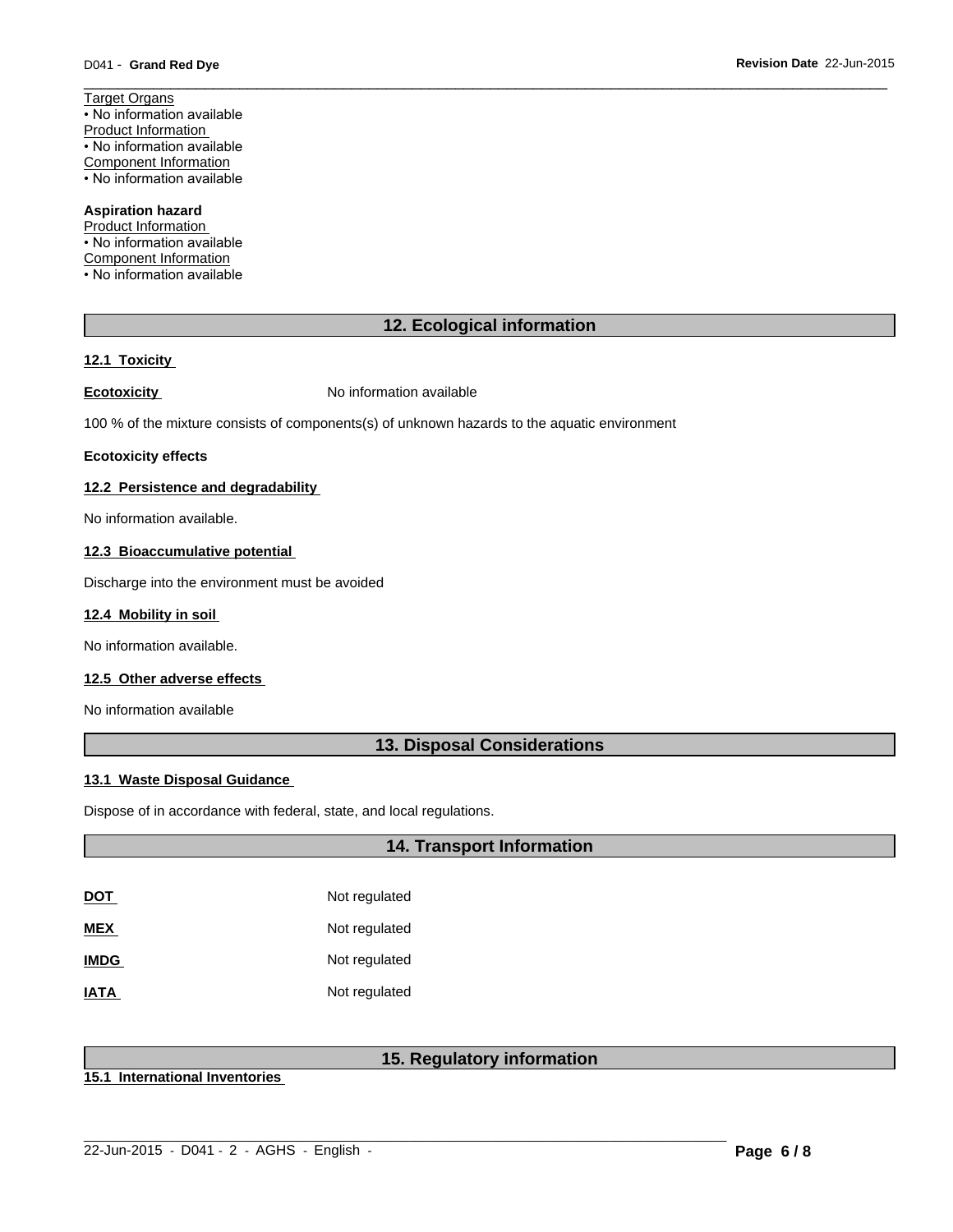| <b>TSCA</b>          | Complies |  |
|----------------------|----------|--|
| <b>DSL</b>           | Complies |  |
| <b>EINECS/ELINCS</b> | Complies |  |
| <b>ENCS</b>          | Complies |  |
| <b>IECSC</b>         | Complies |  |
| <b>KECL</b>          | Complies |  |
| <b>PICCS</b>         | Complies |  |
| <b>AICS</b>          | Complies |  |
| <b>NZIoC</b>         |          |  |
|                      |          |  |

**TSCA** - United States Toxic Substances Control Act Section 8(b) Inventory

**DSL** - Canadian Domestic Substances List

**EINECS/ELINCS** - European Inventory of Existing Commercial Chemical Substances/EU List of Notified Chemical Substances

**PICCS** - Philippines Inventory of Chemicals and Chemical Substances

**ENCS** - Japan Existing and New Chemical Substances

**IECSC** - China Inventory of Existing Chemical Substances

**KECL** - Korean Existing and Evaluated Chemical Substances

**PICCS** - Philippines Inventory of Chemicals and Chemical Substances

**AICS** - Australian Inventory of Chemical Substances

**NZIoC** - New Zealand Inventory of Chemicals

#### **15.2 U.S. Federal Regulations**

#### **SARA 313**

Section 313 of Title III of the Superfund Amendments and Reauthorization Act of 1986 (SARA). This product does not contain any chemicals which are subject to the reporting requirements of the Act and Title 40 of the Code of Federal Regulations, Part 372.

#### **15.3 Pesticide Information**

Not applicable

#### **15.4 U.S. State Regulations**

| <b>16. Other information</b>                                                                                                                      |                                                                                                                                                                                                                                                                                                                                                                                                                                                                                                                                                                               |                                                         |                                    |                                                                    |
|---------------------------------------------------------------------------------------------------------------------------------------------------|-------------------------------------------------------------------------------------------------------------------------------------------------------------------------------------------------------------------------------------------------------------------------------------------------------------------------------------------------------------------------------------------------------------------------------------------------------------------------------------------------------------------------------------------------------------------------------|---------------------------------------------------------|------------------------------------|--------------------------------------------------------------------|
| <b>NFPA</b>                                                                                                                                       | <b>Health Hazard -</b><br><b>Health Hazard 1</b>                                                                                                                                                                                                                                                                                                                                                                                                                                                                                                                              | Flammability -<br><b>Flammability 1</b>                 | Instability -<br>Physical Hazard 0 | <b>Physical and chemical</b><br>hazards -<br>Personal protection X |
| <b>HMIS</b>                                                                                                                                       |                                                                                                                                                                                                                                                                                                                                                                                                                                                                                                                                                                               |                                                         |                                    |                                                                    |
| Legend:<br>Ceiling (C)<br><b>Reportable Quantity (RQ)</b><br>Skin designation (S*)<br>TLV® (Threshold Limit Value)<br>TWA (time-weighted average) | ACGIH (American Conference of Governmental Industrial Hygienists)<br>DOT (Department of Transportation)<br>EPA (Environmental Protection Agency)<br>IARC (International Agency for Research on Cancer)<br>International Air Transport Association (IATA)<br>International Maritime Dangerous Goods (IMDG)<br>NIOSH (National Institute for Occupational Safety and Health)<br>NTP (National Toxicology Program)<br>OSHA (Occupational Safety and Health Administration of the US Department of Labor)<br>PEL (Permissible Exposure Limit)<br>STEL (Short Term Exposure Limit) |                                                         |                                    |                                                                    |
| <b>Prepared By</b><br><b>Revision Date</b>                                                                                                        | 22-Jun-2015                                                                                                                                                                                                                                                                                                                                                                                                                                                                                                                                                                   | DayGlo Color Corp.<br>Regulatory Affairs/Product Safety |                                    |                                                                    |
| <b>Revision Note</b>                                                                                                                              |                                                                                                                                                                                                                                                                                                                                                                                                                                                                                                                                                                               |                                                         |                                    |                                                                    |

 $\_$  ,  $\_$  ,  $\_$  ,  $\_$  ,  $\_$  ,  $\_$  ,  $\_$  ,  $\_$  ,  $\_$  ,  $\_$  ,  $\_$  ,  $\_$  ,  $\_$  ,  $\_$  ,  $\_$  ,  $\_$  ,  $\_$  ,  $\_$  ,  $\_$  ,  $\_$  ,  $\_$  ,  $\_$  ,  $\_$  ,  $\_$  ,  $\_$  ,  $\_$  ,  $\_$  ,  $\_$  ,  $\_$  ,  $\_$  ,  $\_$  ,  $\_$  ,  $\_$  ,  $\_$  ,  $\_$  ,  $\_$  ,  $\_$  ,

No information available